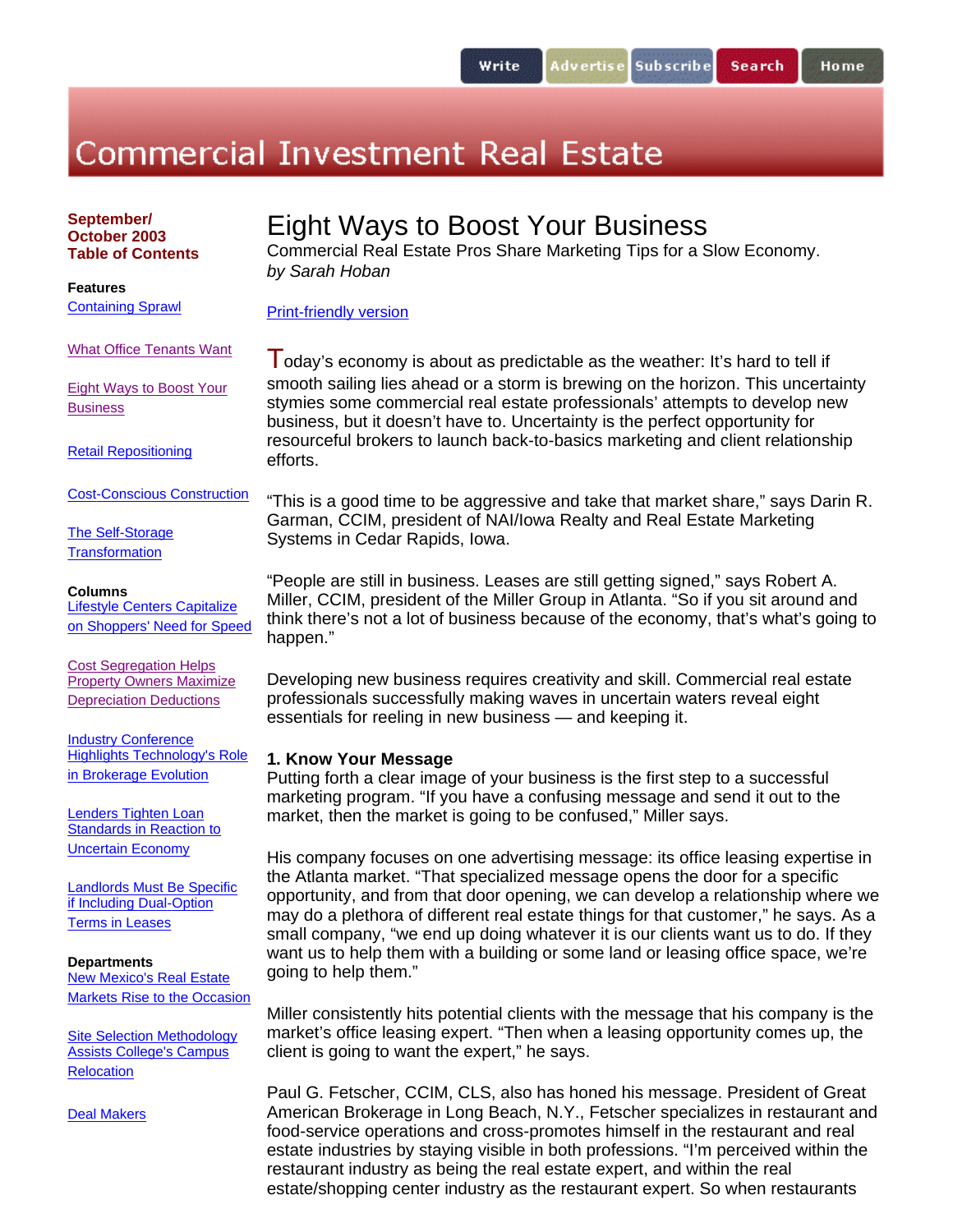and real estate meet, hopefully my phone rings," he says.

#### **2. Speak Your Clients' Language**

Fetscher's double visibility is based on his expertise in his clients' specific business activities. "If you're going to do the right job for someone in a particular industry, the better you understand their industry, the better you can be of service to them," he says.

Fetscher not only works on restaurants' real estate aspects, but he also works with clients on restaurant concepts and positioning. In addition, he conducts restaurant industry seminars for potential landlords. "The better I can educate landlords, the easier it is for me to do the deal later on, and they respect what I'm saying as being valid," he says.

William Hugron, CCIM, CIPS, CPM, managing director of the Charles Dunn Co. in Irvine, Calif., also is a believer in learning clients' language, particularly when it leads to new contacts. "When I do a deal with one trade, I try to pursue that trade," he says. He cites a current project: a 40,000-square-foot building he's selling as office condominiums for labor unions. For a broker open house, Hugron sent invitations to about 200 local unions in Orange County, Calif. "They all talk to each other, and it creates synergy," he says.

Hugron even parlays his hobby expertise into business. "I'm a car collector and do a fair number of deals with people in the car industry," he says. "I understand the industry and the terminology. I understand what the Department of Motor Vehicles wants when you open a [dealership] location. I understand the licensing requirements. I can talk fluently to a car dealer, an auto body shop owner, or a mechanic about a specific site or requirements."

But take the time to learn the language before setting out to crack a new market, Garman cautions. After researching, "I know what [a potential client] needs, and I can craft a service based on those needs," he says. "Far too many brokers jump right in, pick up the phone, and start making cold calls when they really don't know what the prospect wants in the first place. If you do it that way, you're going to be seen like any other broker."

#### **3. Stay Visible in the Marketplace**

Marketing "becomes problematic for brokers, especially when the economy gets a little tougher, because we're all basically saying the same thing: We're the biggest, we're the best. [But] everyone has heard that over and over again," Garman says. Both he and Miller stress that "image-type" marketing isn't necessarily the way to go. "The fundamental mind shift is that you need to get into your customer's mind," Miller says. "What does your customer want, what do *they* need?"

Garman's lead-generation marketing method uses ads, postcards, and newsletters to target potential clients with a response mechanism. For example, he placed a classified ad in his local paper headlined, "The Seven Mistakes to Avoid When Purchasing Investment Property," warning that making any one of them could be costly for buyers. The ad invites interested parties to call a toll-free number for a no-obligation report on the topic.

Garman also invites new prospects to participate in conference calls featuring him and a guest speaker discussing aspects of investment real estate ownership. From one 45-person call, he landed three new clients. "When I do marketing, I find I have more people predisposed to do business with me versus the coldcalling route," he says.

Public appearances also help brokers stay visible in the community and garner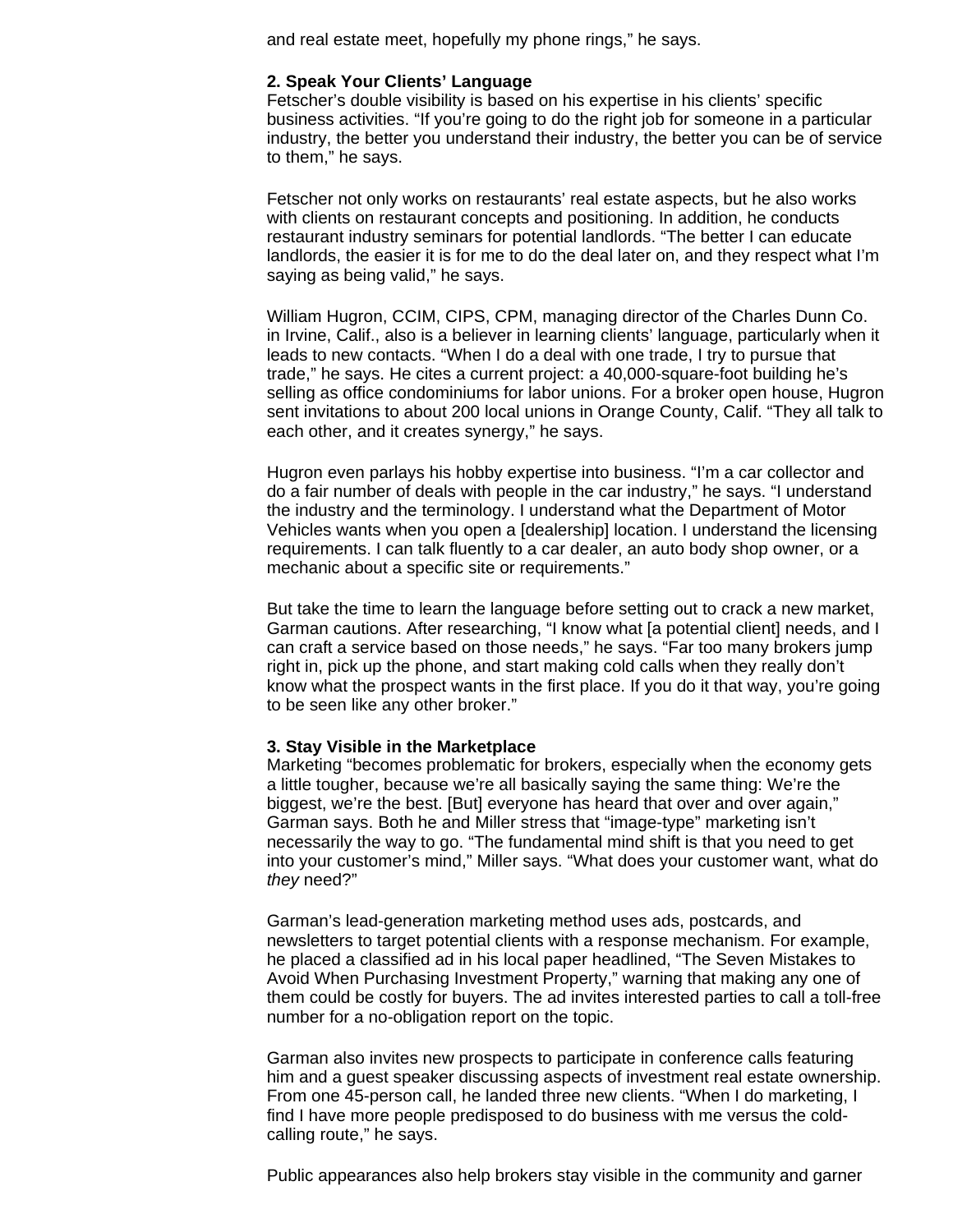new business. Martha C. Douglas, CCIM, a broker associate at TRI Commercial/Oncor International in Walnut Creek, Calif., joined the local Estate Planning Council. The group consisted mainly of attorneys, accountants, and financial planners, and it lacked real estate community representation. Recently, another group member asked Douglas to work on a joint marketing program, advising the staff at a stock brokerage on how to consult clients with real estate in their portfolios. She also speaks at potential client seminars, which opens new markets for her own business, she says.

Fetscher often speaks at seminars for professional groups such as the International Council of Shopping Centers and state and local restaurant associations. "I don't think I've ever done a seminar for restaurateurs that did not directly [result in] people who wanted to work with me," he says.

#### **4. Don't Ignore Past Clients**

Maintaining contact with previous clients is as important as attracting new ones. "Customers and clients need to be reminded how great you are, and if you don't do it, they'll forget," Garman says. "That means losing business that you worked so hard to get in the first place."

To stay in touch, Miller sends past clients a newsletter targeting customer needs accompanied by a personalized cover letter. Garman favors client-only seminars featuring commercial real estate topics and related matters and a monthly phone message of interest using broadcast voice-mail technology.

On the other hand, Douglas is trying a back-to-basics approach: She's renewing relationships with property owners close to home that she lost touch with as her business expanded into different parts of the region. And she's using a simple method to renew these ties: letters followed up by phone calls.

"Really successful brokers don't do a lot of front-end marketing any more," Miller says. "They add people to their database, and they stick with their database."

#### **5. Obtain Referrals**

Don't be afraid to ask for a referral if you've done a good job for a client — and the best time to ask is during the transaction, Hugron says. "Six months to a year later, it's too late."

"You have earned the referrals by doing a good job, so you shouldn't be embarrassed or ashamed to ask for one," Miller says. In fact, his company sends out letters two or three times a year unabashedly asking for referrals.

Equally important, "when clients do give you referrals, heap overwhelming praise and thanks on them," he adds. And sometimes more: Miller recently sent a client a box of steaks for giving him an idea for a deal. "He just gave me a deal that earned me \$20,000. I should have sent him 30 boxes of steaks."

#### **6. Remember Time Is Money**

Hugron follows two expressions: "If you're not fast, you're last," and "Time kills deals." "If you're not responding to your clients' needs quickly, another broker will," he says.

Time has a premium price when you're running your own business. For example, although it is more expensive, Miller favors direct-response mail marketing over cold calls. "You have to consider the value not only of your time, but of your sanity."

Savvy brokers also recognize the value of saving clients time. By providing an abundance of information to them, often clients say, "'I have a business to run —